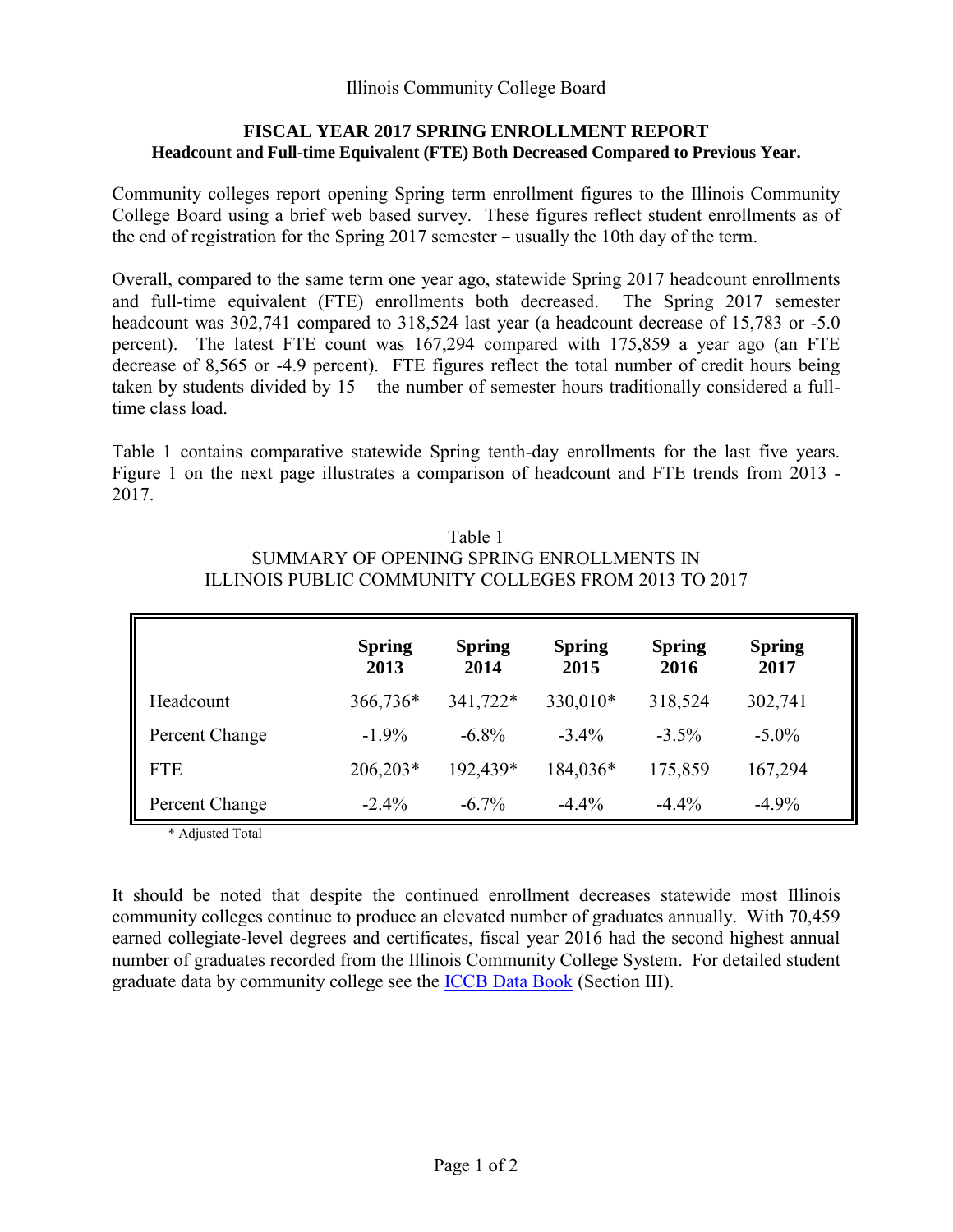

Table 2 provides a comparison of fiscal year 2013 through fiscal year 2017 Spring headcount enrollments for each community college. Among the 48 community colleges, since last year headcount increases were reported at only 6 colleges (1.0 percent or higher). Thirty-seven colleges saw decreases (1.0 percent or more) compared to last year. Five colleges reported little or no change (less than 1.0 percent) versus last year. Longer term, statewide headcount enrollments were down 17.4 percent compared to Spring 2013.

Table 3 contains a comparison of full-time equivalent (FTE) enrollments for the same five-year period. Compared to last year, Spring 2017 FTE increases were reported by only 5 colleges and decreases by 39 colleges, and 4 colleges indicated little or no change. Longer term, statewide FTE enrollments were down 18.9 percent compared to Spring 2013.

Table 4 provides fiscal year 2013 through fiscal year 2017 Spring opening enrollments in internet-based courses at each community college. Spring enrollments in online courses have been steady in the most recent five years. At the beginning of the Spring 2017 semester, there were 103,727 students (duplicated) enrolled in internet courses compared to 104,140 in Spring 2016 (a decrease of 0.4 percent) and 103,283 in Spring 2013 (an increase of 0.4 percent). Compared to last year, Spring 2017 duplicated internet enrollments increased at 21 colleges, decreased at 22 colleges, and had little or no change at 5 colleges.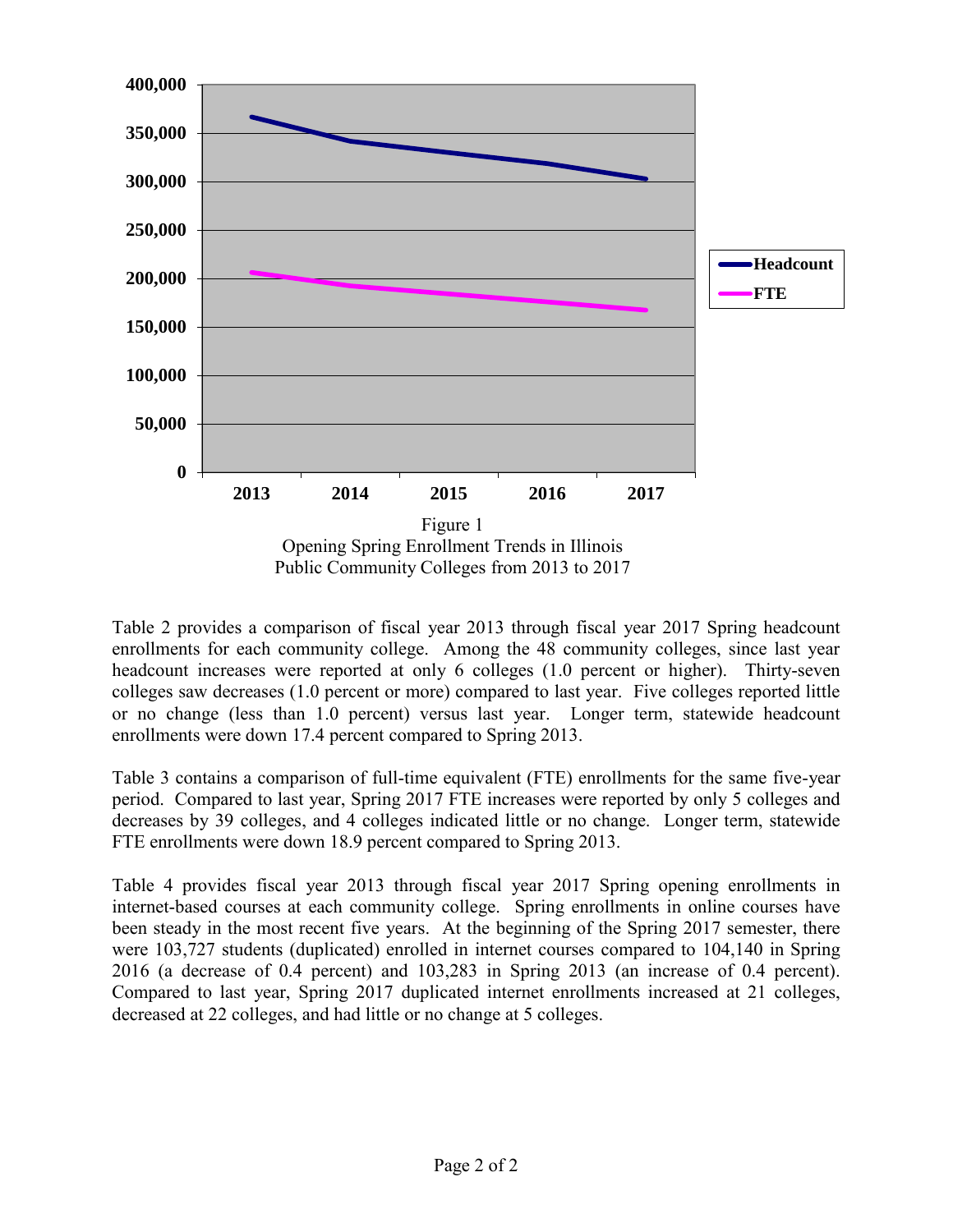|                            | Spring     | Spring    | Spring    | Spring    | Spring    | Spring    | Spring    |
|----------------------------|------------|-----------|-----------|-----------|-----------|-----------|-----------|
|                            | FY 2013    | FY 2014   | FY 2015   | FY 2016   | FY 2017   | % Change  | % Change  |
| Dist. No. College Name     | Headcount  | Headcount | Headcount | Headcount | Headcount | 2013-2017 | 2016-2017 |
|                            |            |           |           |           |           |           |           |
| 503 Black Hawk             | 6,865      | 6,303     | 6,087     | 5,838     | 5,605     | $-18.4%$  | $-4.0%$   |
| 508 Chicago                | (61, 254)  | (57, 984) | (53,906)  | (49, 973) | (44, 738) | $(-27.0)$ | $(-10.5)$ |
| 06<br>Daley                | 9,527      | 9,294     | 8,804     | 8,401     | 7,283     | $-23.6$   | $-13.3$   |
| Kennedy-King<br>01         | 6,158      | 5,679     | 4,743     | 3,765     | 3,112     | $-49.5$   | $-17.3$   |
| Malcolm X<br>03            | 6,507      | 6,022     | 5,782     | 5,537     | 5,784     | $-11.1$   | 4.5       |
| Olive-Harvey<br>05         | 5,227      | 5,193     | 4,137     | 3,361     | 2,682     | $-48.7$   | $-20.2$   |
| 04<br>Truman               | 12,337     | 10,955    | 10,089    | 9,611     | 8,486     | $-31.2$   | $-11.7$   |
| Washington<br>02           | 8,918      | 9,105     | 9,029     | 8,913     | 7,879     | $-11.7$   | $-11.6$   |
| 07<br>Wilbur-Wright        | 12,580     | 11,736    | 11,322    | 10,385    | 9,512     | $-24.4$   | $-8.4$    |
| 507 Danville               | 3,214      | 2,904     | 2,687     | 2,872     | 3,012     | $-6.3$    | 4.9       |
| 502 DuPage                 | 27,823     | 28,100    | 29,108    | 29,040    | 28,360    | 1.9       | $-2.3$    |
| 509 Elgin                  | 11,363     | 10,852    | 10,638    | 10,215    | 9,689     | $-14.7$   | $-5.1$    |
| 512 Harper                 | 15,583     | 14,234    | 14,760    | 15,669    | 15,994    | 2.6       | 2.1       |
| 540 Heartland              | 4,780      | 4,749 *   | 4,881 *   | 4,893     | 4,899     | 2.5       | 0.1       |
| 519 Highland               | 2,566      | 2,447     | 2,218     | 2,458     | 2,102     | $-18.1$   | $-14.5$   |
| 514 Illinois Central       | 10,635     | 10,060    | 9,444     | 9,096     | 8,873     | $-16.6$   | $-2.5$    |
| 529 Illinois Eastern       | (10, 656)  | (9,962)   | (9, 542)  | (9,661)   | (8, 183)  | $(-23.2)$ | $(-15.3)$ |
| Frontier<br>04             | 2,150      | 1,980     | 1,637     | 1,999     | 1,787     | $-16.9$   | $-10.6$   |
| Lincoln Trail<br>01        | 1,241      | 1,030     | 976       | 1,060     | 939       | $-24.3$   | $-11.4$   |
| <b>Olney Central</b><br>02 | 1,714      | 1,624     | 1,629     | 1,562     | 1,528     | $-10.9$   | $-2.2$    |
| Wabash Valley<br>03        | 5,551      | 5,328     | 5,300     | 5,040     | 3,929     | $-29.2$   | $-22.0$   |
| 513 Illinois Valley        | 3,858      | 3,531     | 3,360     | 3,150     | 3,186     | $-17.4$   | 1.1       |
| 525 Joliet                 | 17,706     | 16,735    | 15,888    | 14,442    | 14,453    | $-18.4$   | 0.1       |
| 520 Kankakee               | $3,719$ *  | 3,390     | $3,020$ * | 2,846     | 2,940     | $-20.9$   | 3.3       |
| 501 Kaskaskia              | 5,671      | 5,527     | 5,361     | 4,628     | 4,045     | $-28.7$   | $-12.6$   |
| 523 Kishwaukee             | 4,298      | 4,014     | 3,686     | 3,355     | 3,130     | $-27.2$   | $-6.7$    |
| 532 Lake County            | 18,756     | 16,406    | 16,086    | 15,405    | 15,366    | $-18.1$   | $-0.3$    |
| 517 Lake Land              | $6,564$ ** | 6,014     | 5,824     | 5,629     | 5,369     | $-18.2$   | $-4.6$    |
| 536 Lewis & Clark          | 8,630      | 7,963     | 7,612     | 7,686     | 7,026     | $-18.6$   | $-8.6$    |
| 526 Lincoln Land           | 7,637      | 7,181     | 6,806     | 6,302     | 6,110     | $-20.0%$  | $-3.0%$   |
|                            |            |           |           |           |           |           |           |

## **Illinois Community College Board Table 2 SUMMARY COMPARISON OF SPRING HEADCOUNT ENROLLMENTS BY COLLEGE, FISCAL YEARS 2013 - 2017**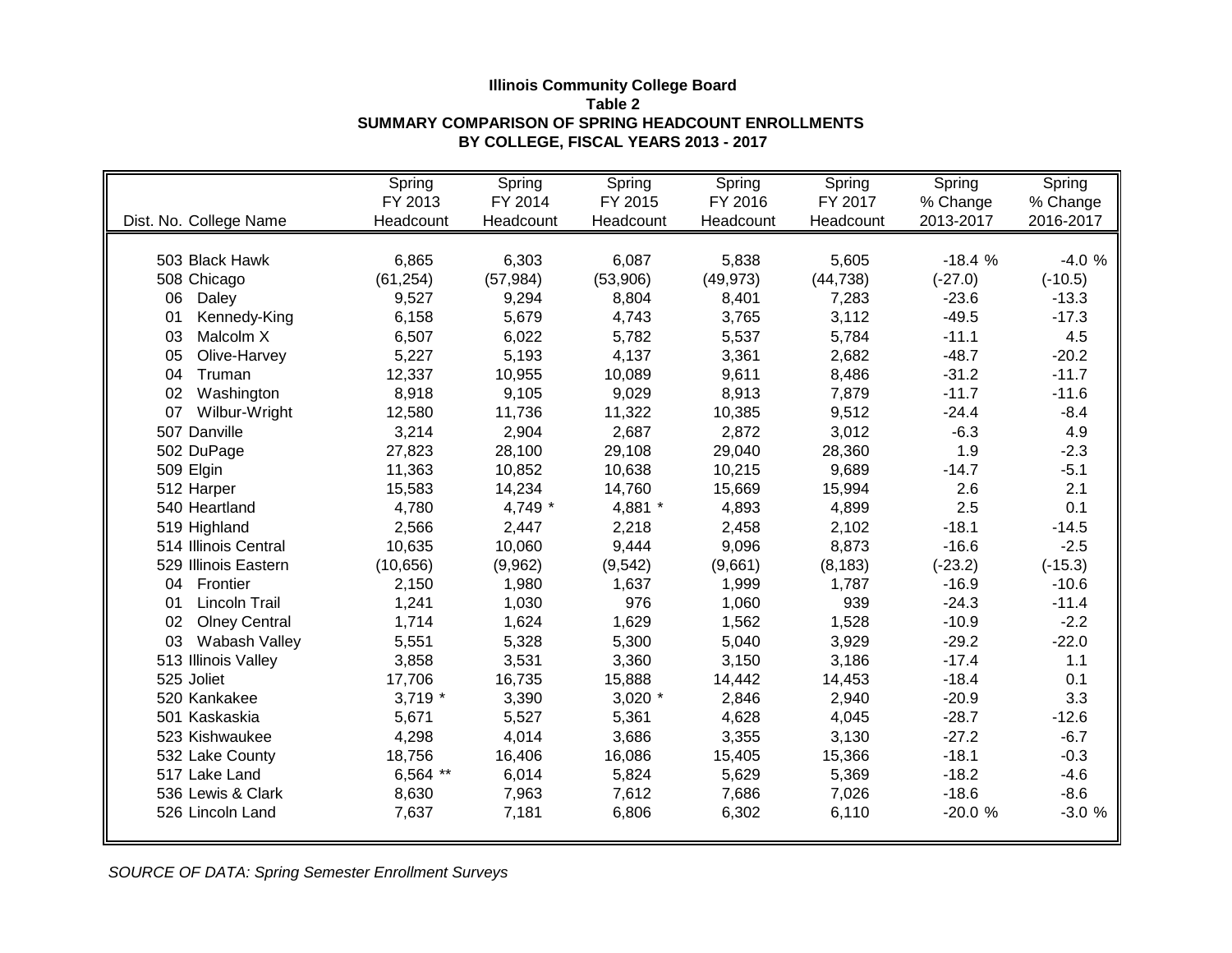## **Illinois Community College Board Table 2 (Continued) SUMMARY COMPARISON OF SPRING HEADCOUNT ENROLLMENTS BY COLLEGE, FISCAL YEARS 2013 - 2017**

|                        | Spring    | Spring    | Spring    | Spring    | Spring    | Spring          | Spring      |
|------------------------|-----------|-----------|-----------|-----------|-----------|-----------------|-------------|
|                        | FY 2013   | FY 2014   | FY 2015   | FY 2016   | FY 2017   | % Change        | % Change    |
| Dist. No. College Name | Headcount | Headcount | Headcount | Headcount | Headcount | 2013-2017       | 2016-2017   |
|                        |           |           |           |           |           |                 |             |
| 530 Logan              | 6,708     | 7,105     | 5,825     | 5,264     | 5,116     | $-23.7$<br>$\%$ | $-2.8$<br>% |
| 528 McHenry            | 7,165 *   | 6,741 $*$ | 6,743     | 6,743     | 6,489     | $-9.4$          | $-3.8$      |
| 524 Moraine Valley     | 18,171    | 16,787    | 15,293    | 15,645    | 15,243    | $-16.1$         | $-2.6$      |
| 527 Morton             | 4,936     | 4,781     | 4,752     | 4,441     | 4,201     | $-14.9$         | $-5.4$      |
| 535 Oakton             | 11,354    | 10,411    | 10,747    | 9,934     | 9,422     | $-17.0$         | $-5.2$      |
| 505 Parkland           | 8,866     | 8,053     | 7,807     | 7,394     | 7,110     | $-19.8$         | $-3.8$      |
| 515 Prairie State      | 5,888     | 5,534     | 4,584 *** | 4,542     | 4,296     | $-27.0$         | $-5.4$      |
| 521 Rend Lake          | 4,195     | 3,034     | 3,230     | 2,912     | 2,412     | $-42.5$         | $-17.2$     |
| 537 Richland           | 3,620     | 3,209     | 3,187     | 3,081     | 2,940     | $-18.8$         | $-4.6$      |
| 511 Rock Valley        | 8,178     | 7,711     | 7,400     | 7,022     | 7,134     | $-12.8$         | 1.6         |
| 518 Sandburg           | 2,316     | 2,146     | 2,024     | 1,818     | 1,776     | $-23.3$         | $-2.3$      |
| 506 Sauk Valley        | 2,436     | 2,254     | 2,276     | 2,138     | 1,808     | $-25.8$         | $-15.4$     |
| 531 Shawnee            | 2,094     | 1,693     | 1,800     | 1,679     | 1,694     | $-19.1$         | 0.9         |
| 510 South Suburban     | 6,692     | 5,640     | 5,191     | 5,086     | 4,623     | $-30.9$         | $-9.1$      |
| 533 Southeastern       | 2,097     | 1,986     | 1,952     | 1,883     | 1,783     | $-15.0$         | $-5.3$      |
| 522 Southwestern       | 11,329    | 10,743    | 11,327    | 10,812    | 9,529     | $-15.9$         | $-11.9$     |
| 534 Spoon River        | 1,989     | 1,527     | 1,658     | 1,526     | 1,382     | $-30.5$         | $-9.4$      |
| 504 Triton             | 13,488    | 11,354    | 11,350    | 11,013    | 11,040    | $-18.1$         | 0.2         |
| 516 Waubonsee          | 11,546    | 10,837    | 10,099    | 10,431    | 9,838     | $-14.8$         | $-5.7$      |
| 539 Wood               | 2,090     | 1,820     | 1,851     | 2,002     | 1,825     | $-12.7%$        | $-8.8$<br>% |
|                        |           |           |           |           |           |                 |             |
| TOTALS/AVERAGES        | 366,736 * | 341,722 * | 330,010 * | 318,524   | 302,741   | $-17.4%$        | $-5.0%$     |

*\* Colleges Provided Revised Figure*

*\*\* Decrease at Lake Land College due to change in registration process for DOC students.*

*\*\*\* Decrease at Prairie State College may be due to earlier start date for the term.*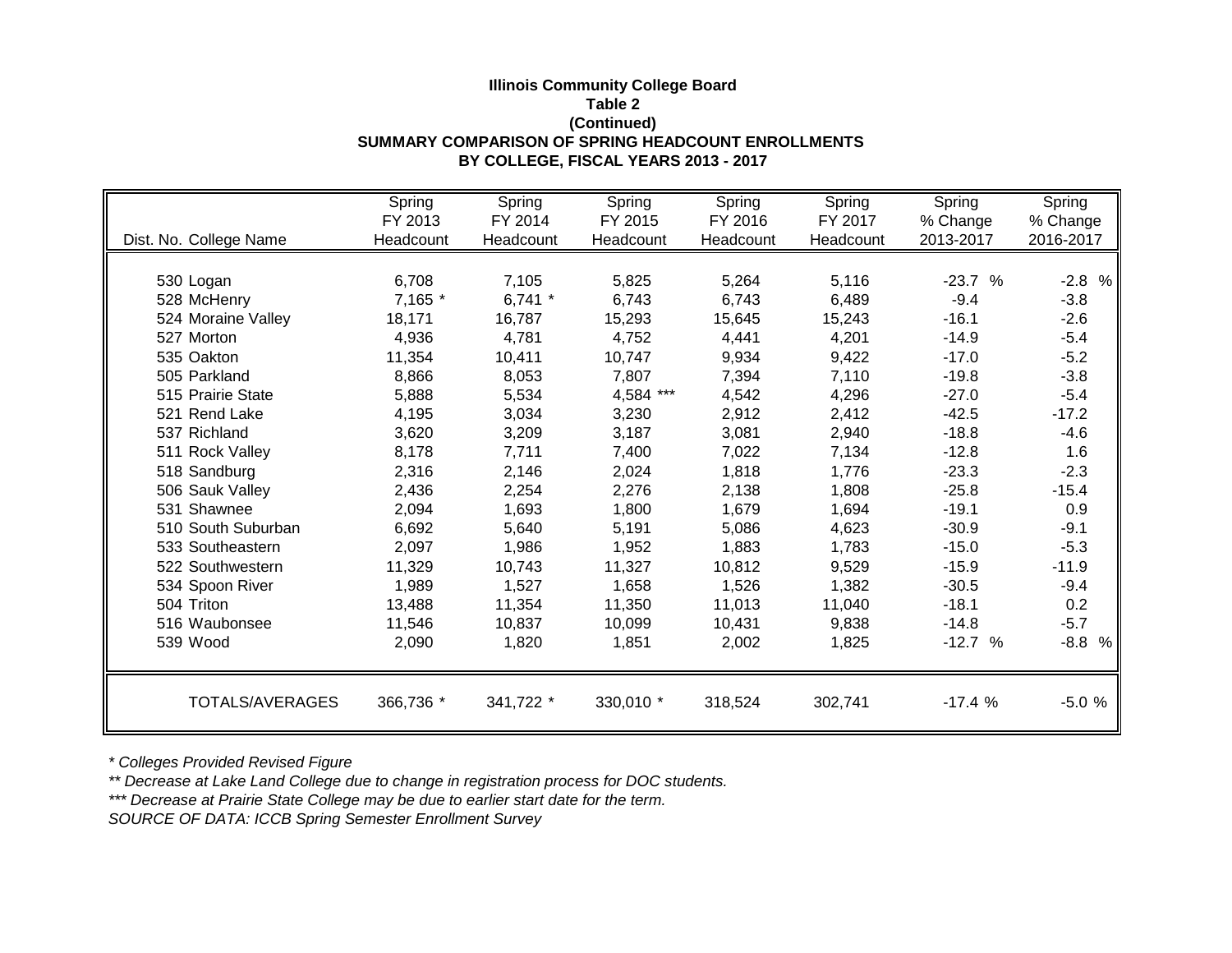## **Illinois Community College Board Table 3 SUMMARY COMPARISON OF SPRING FTE ENROLLMENTS BY COLLEGE, FISCAL YEARS 2013 - 2017**

|                            | Spring     | Spring     | Spring     | Spring     | Spring     | Spring    | Spring    |
|----------------------------|------------|------------|------------|------------|------------|-----------|-----------|
|                            | FY 2013    | FY 2014    | FY 2015    | FY 2016    | FY 2017    | % Change  | % Change  |
| Dist. No. College Name     | <b>FTE</b> | <b>FTE</b> | <b>FTE</b> | <b>FTE</b> | <b>FTE</b> | 2013-2017 | 2016-2017 |
|                            |            |            |            |            |            |           |           |
| 503 Black Hawk             | 3,593      | 3,320      | 3,154      | 2,851      | 2,687      | $-25.2%$  | $-5.8%$   |
| 508 Chicago                | (37, 862)  | (35, 468)  | (32, 396)  | (29, 756)  | (26, 944)  | $(-28.8)$ | $(-9.5)$  |
| 06<br>Daley                | 6,004      | 5,735      | 5,311      | 4,816      | 4,415      | $-26.5$   | $-8.3$    |
| Kennedy-King<br>01         | 4,171      | 3,887      | 3,016      | 2,415      | 1,968      | $-52.8$   | $-18.5$   |
| 03<br>Malcolm X            | 4,087      | 3,743      | 3,552      | 3,385      | 3,592      | $-12.1$   | 6.1       |
| 05<br>Olive-Harvey         | 3,132      | 2,877      | 2,394      | 1,872      | 1,520      | $-51.5$   | $-18.8$   |
| 04<br>Truman               | 6,683      | 5,868      | 5,474      | 5,159      | 4,515      | $-32.4$   | $-12.5$   |
| 02<br>Washington           | 6,301      | 6,397      | 6,235      | 6,161      | 5,392      | $-14.4$   | $-12.5$   |
| 07<br>Wilbur-Wright        | 7,484      | 6,961      | 6,414      | 5,948      | 5,542      | $-25.9$   | $-6.8$    |
| 507 Danville               | 1,847      | 1,728      | 1,511      | 1,504      | 1,508      | $-18.4$   | 0.3       |
| 502 DuPage                 | 15,357     | 15,626     | 15,952     | 15,640     | 14,971     | $-2.5$    | $-4.3$    |
| 509 Elgin                  | 6,453      | 6,134      | 6,003      | 5,778      | 5,462      | $-15.4$   | $-5.5$    |
| 512 Harper                 | 8,673      | 8,111      | 8,093      | 8,124      | 8,091      | $-6.7$    | $-0.4$    |
| 540 Heartland              | 2,974      | 2,852 *    | 2,898 *    | 2,955      | 2,946      | $-0.9$    | $-0.3$    |
| 519 Highland               | 1,460      | 1,375      | 1,274      | 1,296      | 1,206      | $-17.4$   | $-7.0$    |
| 514 Illinois Central       | 6,023      | 5,639      | 5,282      | 5,097      | 4,934      | $-18.1$   | $-3.2$    |
| 529 Illinois Eastern       | (3, 554)   | (3,382)    | (3, 146)   | (3,268)    | (2,967)    | $(-16.5)$ | $(-9.2)$  |
| 04 Frontier                | 659        | 623        | 477        | 567        | 614        | $-6.8$    | 8.3       |
| Lincoln Trail<br>01        | 581        | 588        | 575        | 593        | 543        | $-6.5$    | $-8.4$    |
| 02<br><b>Olney Central</b> | 1,035      | 1,008      | 948        | 890        | 832        | $-19.6$   | $-6.5$    |
| 03<br>Wabash Valley        | 1,279      | 1,163      | 1,146      | 1,218      | 978        | $-23.5$   | $-19.7$   |
| 513 Illinois Valley        | 2,249      | 2,089      | 1,997      | 1,838      | 1,800      | $-20.0$   | $-2.1$    |
| 525 Joliet                 | 9,495      | 8,962      | 8,663      | 8,050      | 7,800      | $-17.9$   | $-3.1$    |
| 520 Kankakee               | $2,260$ *  | 2,077      | 1,881 *    | 1,708      | 1,657      | $-26.7$   | $-3.0$    |
| 501 Kaskaskia              | 3,399      | 3,187      | 2,988      | 2,654      | 2,326      | $-31.6$   | $-12.4$   |
| 523 Kishwaukee             | 2,825      | 2,631      | 2,340      | 2,144      | 2,007      | $-28.9$   | $-6.4$    |
| 532 Lake County            | 9,867      | 8,511      | 8,365      | 8,082      | 8,114      | $-17.8$   | 0.4       |
| 517 Lake Land              | 3,817 **   | 3,603      | 3,430      | 3,258      | 3,205      | $-16.0$   | $-1.6$    |
| 536 Lewis & Clark          | 4,318      | 4,098      | 3,994      | 3,743      | 3,536      | $-18.1$   | $-5.5$    |
| 526 Lincoln Land           | 4,520      | 4,251      | 4,026      | 3,704      | 3,523      | $-22.1%$  | $-4.9%$   |
|                            |            |            |            |            |            |           |           |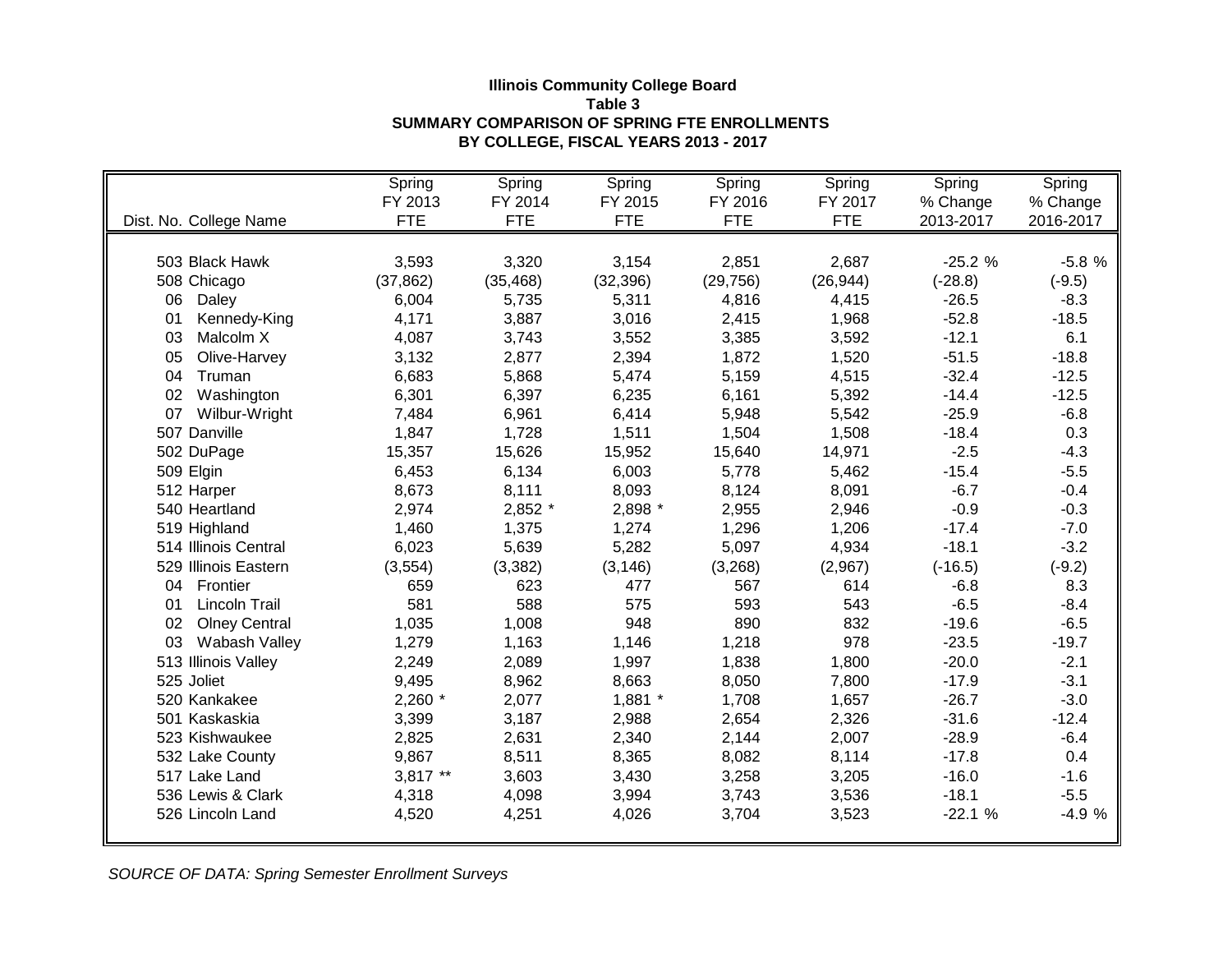## **Illinois Community College Board Table 3 (Continued) SUMMARY COMPARISON OF SPRING FTE ENROLLMENTS BY COLLEGE, FISCAL YEARS 2013 - 2017**

|                        | Spring     | Spring     | Spring      | Spring     | Spring     | Spring    | Spring    |
|------------------------|------------|------------|-------------|------------|------------|-----------|-----------|
|                        | FY 2013    | FY 2014    | FY 2015     | FY 2016    | FY 2017    | % Change  | % Change  |
| Dist. No. College Name | <b>FTE</b> | <b>FTE</b> | <b>FTE</b>  | <b>FTE</b> | <b>FTE</b> | 2013-2017 | 2016-2017 |
|                        |            |            |             |            |            |           |           |
| 530 Logan              | 3,548      | 3,260      | 3,022       | 2,789      | 2,591      | $-27.0%$  | $-7.1%$   |
| 528 McHenry            | 4,202 *    | 3,939      | 3,874       | 3,679      | 3,427      | $-18.4$   | $-6.8$    |
| 524 Moraine Valley     | 10,054     | 9,593      | 9,066       | 9,056      | 8,752      | $-13.0$   | $-3.4$    |
| 527 Morton             | 2,748      | 2,578      | 2,609       | 2,477      | 2,293      | $-16.6$   | $-7.4$    |
| 535 Oakton             | 5,949      | 5,507      | 5,677       | 5,195      | 4,883      | $-17.9$   | $-6.0$    |
| 505 Parkland           | 5,481      | 4,985      | 4,738       | 4,524      | 4,301      | $-21.5$   | $-4.9$    |
| 515 Prairie State      | 3,511      | 3,281      | $2,743$ *** | 2,585      | 2,471      | $-29.6$   | $-4.4$    |
| 521 Rend Lake          | 2,140      | 1,790      | 1,630       | 1,731      | 1,674      | $-21.8$   | $-3.3$    |
| 537 Richland           | 1,916      | 1,726      | 1,663       | 1,657      | 1,531      | $-20.1$   | $-7.6$    |
| 511 Rock Valley        | 5,052      | 4,821      | 4,549       | 4,421      | 4,554      | $-9.9$    | 3.0       |
| 518 Sandburg           | 1,472      | 1,344      | 1,232       | 1,159      | 1,143      | $-22.4$   | $-1.4$    |
| 506 Sauk Valley        | 1,435      | 1,348      | 1,324       | 1,239      | 1,068      | $-25.6$   | $-13.8$   |
| 531 Shawnee            | 1,080      | 1,035      | 1,066       | 1,018      | 1,045      | $-3.3$    | 2.6       |
| 510 South Suburban     | 3,503      | 2,917      | 2,736       | 2,500      | 2,280      | $-34.9$   | $-8.8$    |
| 533 Southeastern       | 1,151      | 1,038      | 963         | 943        | 902        | $-21.6$   | $-4.3$    |
| 522 Southwestern       | 7,105      | 6,827      | 6,678       | 6,280      | 5,802      | $-18.3$   | $-7.6$    |
| 534 Spoon River        | 1,063      | 937        | 975         | 930        | 910        | $-14.4$   | $-2.2$    |
| 504 Triton             | 7,010      | 5,764      | 5,669       | 5,710      | 5,777      | $-17.6$   | 1.2       |
| 516 Waubonsee          | 5,860      | 5,473      | 5,211       | 5,241      | 4,995      | $-14.8$   | $-4.7$    |
| 539 Wood               | 1,377      | 1,232      | 1,218       | 1,275      | 1,213      | $-11.9%$  | $-4.9%$   |
|                        |            |            |             |            |            |           |           |
| TOTALS/AVERAGES        | 206,203 *  | 192,439 *  | 184,036 *   | 175,859    | 167,294    | $-18.9%$  | $-4.9%$   |
|                        |            |            |             |            |            |           |           |

*\* Colleges Provided Corrected Figure*

*\*\* Decrease at Lake Land College due to change in registration process for DOC students.*

*\*\*\* Decrease at Prairie State College may be due to earlier start date for the term.*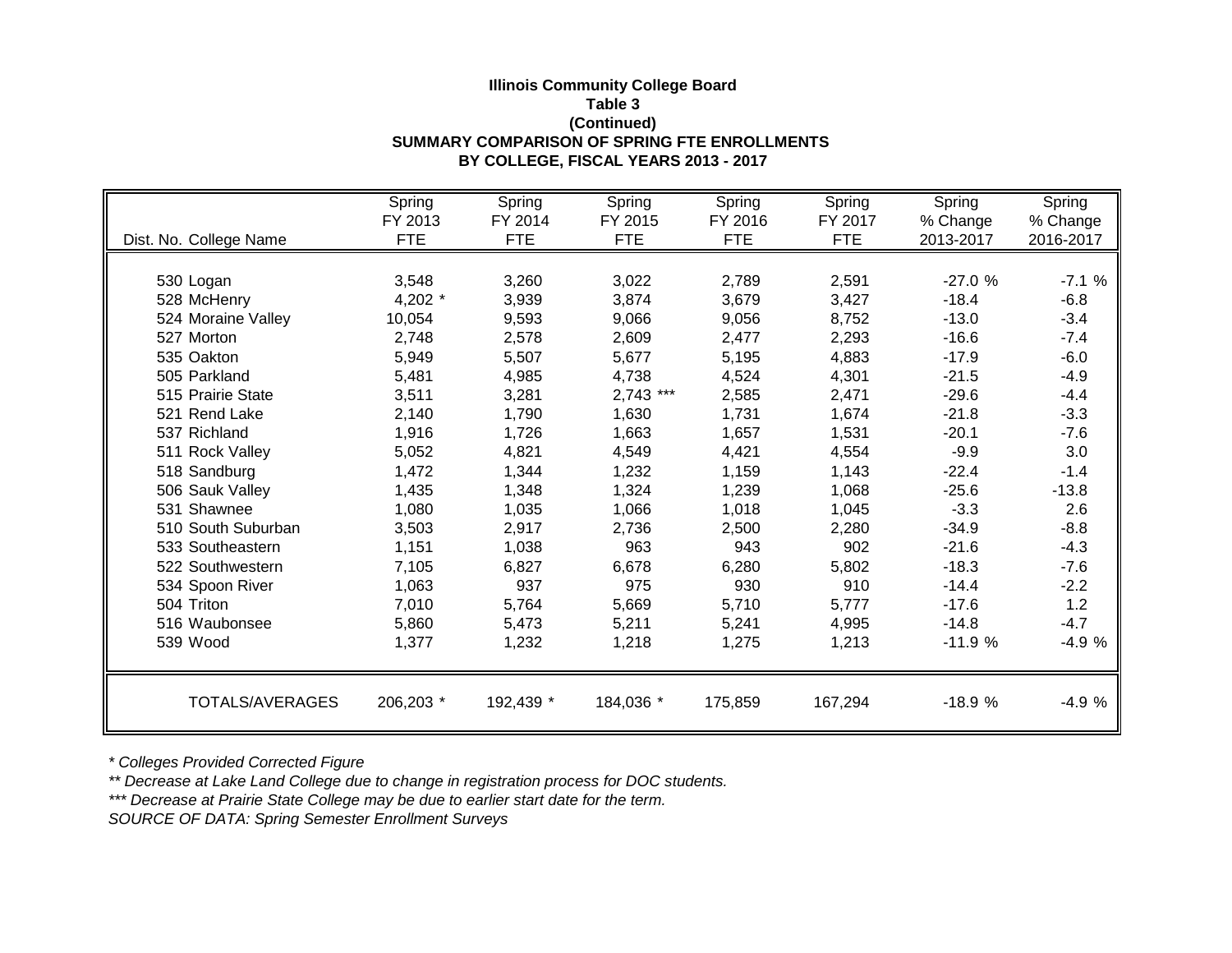|                            |             |             |             |             |             | Spring    | Spring    |
|----------------------------|-------------|-------------|-------------|-------------|-------------|-----------|-----------|
|                            |             |             |             |             |             | % Change  | % Change  |
| Dist. No. College Name     | Spring 2013 | Spring 2014 | Spring 2015 | Spring 2016 | Spring 2017 | 2013-2017 | 2016-2017 |
|                            |             |             |             |             |             |           |           |
| 503 Black Hawk             | 2,712       | 2,485       | 2,496       | 2,694       | 2,778       | 2.4%      | 3.1%      |
| 508 Chicago                | (8,672)     | (8,600)     | (6, 830)    | (7, 704)    | (6,984)     | $(-19.5)$ | $(-9.3)$  |
| 06<br>Daley                | 1,085       | 1,000       | 701         | 806         | 683         | $-37.1$   | $-15.3$   |
| 01<br>Kennedy-King         | 901         | 919         | 619         | 558         | 460         | $-48.9$   | $-17.6$   |
| 03<br>Malcolm X            | 939         | 1,060       | 853         | 1,040       | 1,112       | 18.4      | 6.9       |
| 05<br>Olive-Harvey         | 799         | 694         | 488         | 497         | 477         | $-40.3$   | $-4.0$    |
| 04<br>Truman               | 1,260       | 1,318       | 927         | 1,014       | 867         | $-31.2$   | $-14.5$   |
| 02<br>Washington           | 2,199       | 2,149       | 2,088       | 2,501       | 2,078       | $-5.5$    | $-16.9$   |
| 07<br>Wilbur-Wright        | 1,489       | 1,460       | 1,154       | 1,288       | 1,307       | $-12.2$   | 1.5       |
| 507 Danville               | 1,913       | 1,608       | 1,458       | 1,510       | 1,503       | $-21.4$   | $-0.5$    |
| 502 DuPage                 | 9,598       | 9,759       | 10,233      | 10,250      | 10,643      | 10.9      | 3.8       |
| 509 Elgin                  | 2,789       | 2,590       | 2,823       | 2,864       | 2,843       | 1.9       | $-0.7$    |
| 512 Harper                 | 1,809       | 2,981       | 4,740       | 3,690       | 3,965       | 119.2     | 7.5       |
| 540 Heartland              | 1,989       | 1,918       | 2,080       | 2,071       | 2,121       | 6.6       | 2.4       |
| 519 Highland               | 954         | 985         | 869         | 925         | 971         | 1.8       | 5.0       |
| 514 Illinois Central       | 4,423       | 3,911       | 3,781       | 3,686       | 3,544       | $-19.9$   | $-3.9$    |
| 529 Illinois Eastern       | (1,461)     | (1,073)     | (1, 182)    | (1, 324)    | (1,218)     | $(-16.6)$ | $(-8.0)$  |
| 04<br>Frontier             | 69          | 72          | 97          | 95          | 83          | 20.3      | $-12.6$   |
| Lincoln Trail<br>01        | 482         | 370         | 371         | 423         | 365         | $-24.3$   | $-13.7$   |
| 02<br><b>Olney Central</b> | 734         | 477         | 544         | 554         | 506         | $-31.1$   | $-8.7$    |
| 03<br>Wabash Valley        | 176         | 154         | 170         | 252         | 264         | 50.0      | 4.8       |
| 513 Illinois Valley        | 1,475       | 1,335       | 1,820       | 1,033       | 948         | $-35.7$   | $-8.2$    |
| 525 Joliet                 | 5,081       | 5,013       | 4,699       | 4,921       | 5,092       | 0.2       | 3.5       |
| 520 Kankakee               | 1,173       | 1,251       | 1,094       | 762         | 954         | $-18.7$   | 25.2      |
| 501 Kaskaskia              | 3,258       | 2,956       | 2,800       | 2,470       | 2,310       | $-29.1$   | $-6.5$    |
| 523 Kishwaukee             | 2,164       | 1,997       | 1,752       | 1,790       | 1,725       | $-20.3$   | $-3.6$    |
| 532 Lake County            | 4,429       | 3,993       | 4,119       | 4,280       | 4,660       | 5.2       | 8.9       |
| 517 Lake Land              | 3,721       | 3,720       | 3,795       | 3,419       | 3,523       | $-5.3$    | 3.0       |
| 536 Lewis & Clark          | 1,538       | 1,350       | 1,465       | 1,479       | 1,403       | $-8.8$    | $-5.1$    |
| 526 Lincoln Land           | 2,902       | 2,922       | 2,934       | 2,891       | 3,110       | 7.2 %     | 7.6 %     |
|                            |             |             |             |             |             |           |           |

#### **Illinois Community College Board Table 4 PRELIMINARY OPENING SPRING INTERNET ENROLLMENT, DUPLICATED COUNT BY COLLEGE, FISCAL YEARS 2013 - 2017**